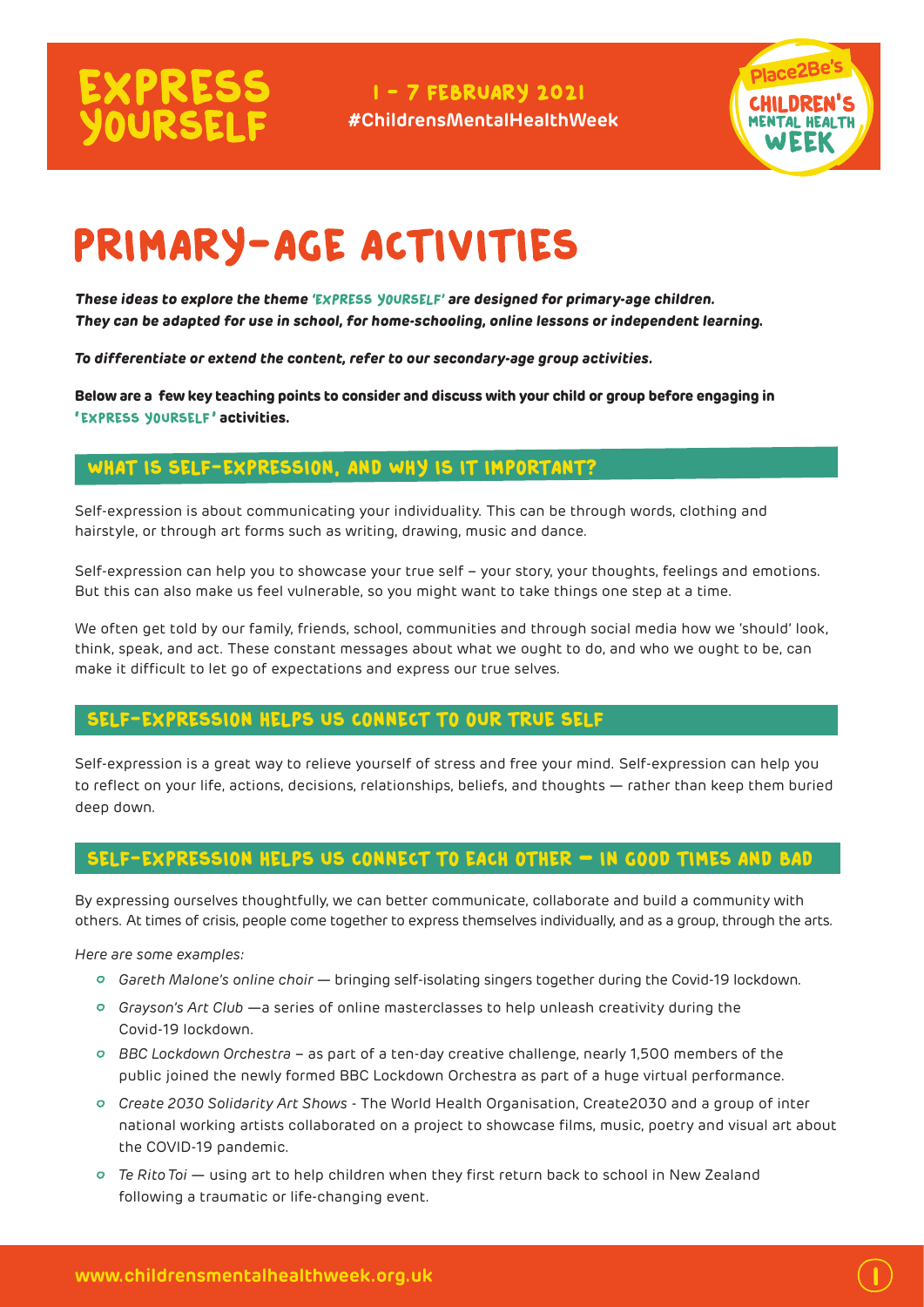# **EXPRESS**<br>YOURSELF

#### I-7 FEBRUARY 2021

**#ChildrensMentalHealthWeek**



 $\overline{\mathbf{2}}$ 

#### Activity ideas

Use different ideas, mediums and art forms to encourage self-expression in your pupils. Even if they don't think of themselves as creative, it's important to create an environment that encourages pupils to explore and be playful so that they can express themselves freely and without judgement.

This is not about producing great art or performances. This is about helping children and young people to connect with their true selves and to others.

Mediums and art forms you may consider include: simple craft making, sculpture, junk modelling, mask making, murals, weaving, painting, photography, film, digital art, dance, drama, mime, poetry and literature, music, singing, gardening and cooking. But there are lots more to choose from.

#### **Here are some ideas you can try with your group to help children express themselves:**



 $\circ$  Sitting in a circle (or online if children are not physically in the same space), everyone takes a turn sharing something with the group. Warm up with simple ideas, like asking children to share their likes, dislikes and something about themselves. For example, go around the circle saying:



 Next, ask the children in your class to imagine they got stuck on an island for a day (don't worry, a ship comes to rescue you). Take turns or ask for volunteers to answer the following questions:



Art

All these ideas are for non-specialist classroom practitioners.

*Try this simple 'draw your feelings' activity by Place2Be's Art Room team. Each pupil will need some paper and something to draw with.* 

*Watch the demo:* https://bit.ly/3iJCoMv

*Afterwards, discuss with your pupils how given the same basic task, they all created very different drawings. Celebrate effort rather than the best 'art'.*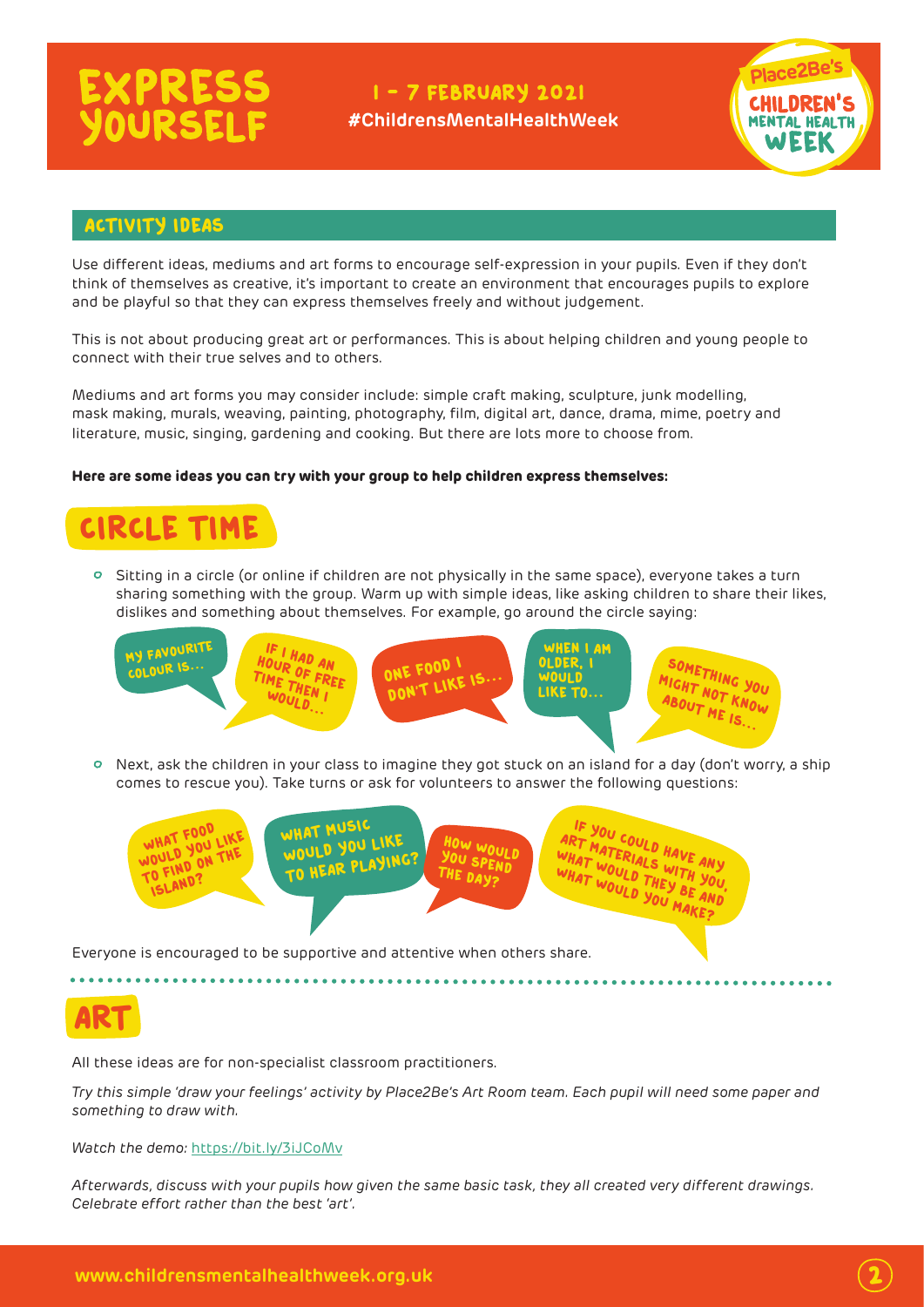# **EXPRESS**<br>YOURSELF

### I - 7 FEBRUARY 2021

**#ChildrensMentalHealthWeek**



### MOVEMEN

Play the miming game, 'In the manner of the word', to teach children how we can communicate with each other and express ourselves without words.

Follow these simple instructions:

- ask your class to sit in a circle (or online if children are not physically in the same space)
- choose one child to draw a card from a hat which has an adverb written on it (for example: happily, sadly, angrily, joyfully, carefully, casually, slowly, quickly, foolishly, etc.)
- $\circ$  the rest of the children in the circle then ask the child to mime an action (for example: walk, study, play, ride a bike, watch TV, eat, get dressed etc.) 'in the manner of the word'
- $\circ$  the child has to mime these different actions in a way that reflects the adverb they selected, for example: 'walk' (action chosen by class) 'carefully' (adverb picked by the child). The child does this until the rest of the class guesses the adverb correctly.

Discuss the use of movement, music, words and masks used in this short video by Fitzrovia Youth In Action: <https://bit.ly/2EMUhfw>

Then try this activity:

- ask pupils to choose an emotion (e.g. happy, sad, frustrated, joyful etc.) and an art form (dance, singing, mime, writing, painting etc.)
- group pupils by the emotion that they chose (e.g. happiness)
- ask individuals in each group to express that feeling in their chosen art form (for example, dance sadness, write about sadness, make a mask that depicts sadness, sing in a way that evokes sadness
- $\circ$  if appropriate, ask children in each group to share the creations of their different expressions with the rest of the group

Music

- Watch this short video by Classical MPR with your group and discuss the different ways in which music can change how we feel and express ourselves:<https://bit.ly/2GjLRMW> (Teacher note: some children may be distressed by scenes of the toy breaking at around 2m30s. The toy is later fixed but please consider the age and needs of your group, and perhaps listen to the audio instead if more appropriate).
- Research shows that people feel more positive after singing to music, than they do just listening to music.

If safe to do so, try this activity:

- choose a song from the list below (or one of your own)
- learn the words and sing it together (some children might prefer to join in by clapping, clicking their fingers, using percussion instruments, miming or dancing)
- encourage some pupils to sign some of the key words/phrases.

Have a go using these songs:

- 'If you want to sing out, sing out' by Cat Stevens <https://bit.ly/3iesKBg>
- 'Express yourself' by Labrinth <https://bit.ly/3kSm8tS>